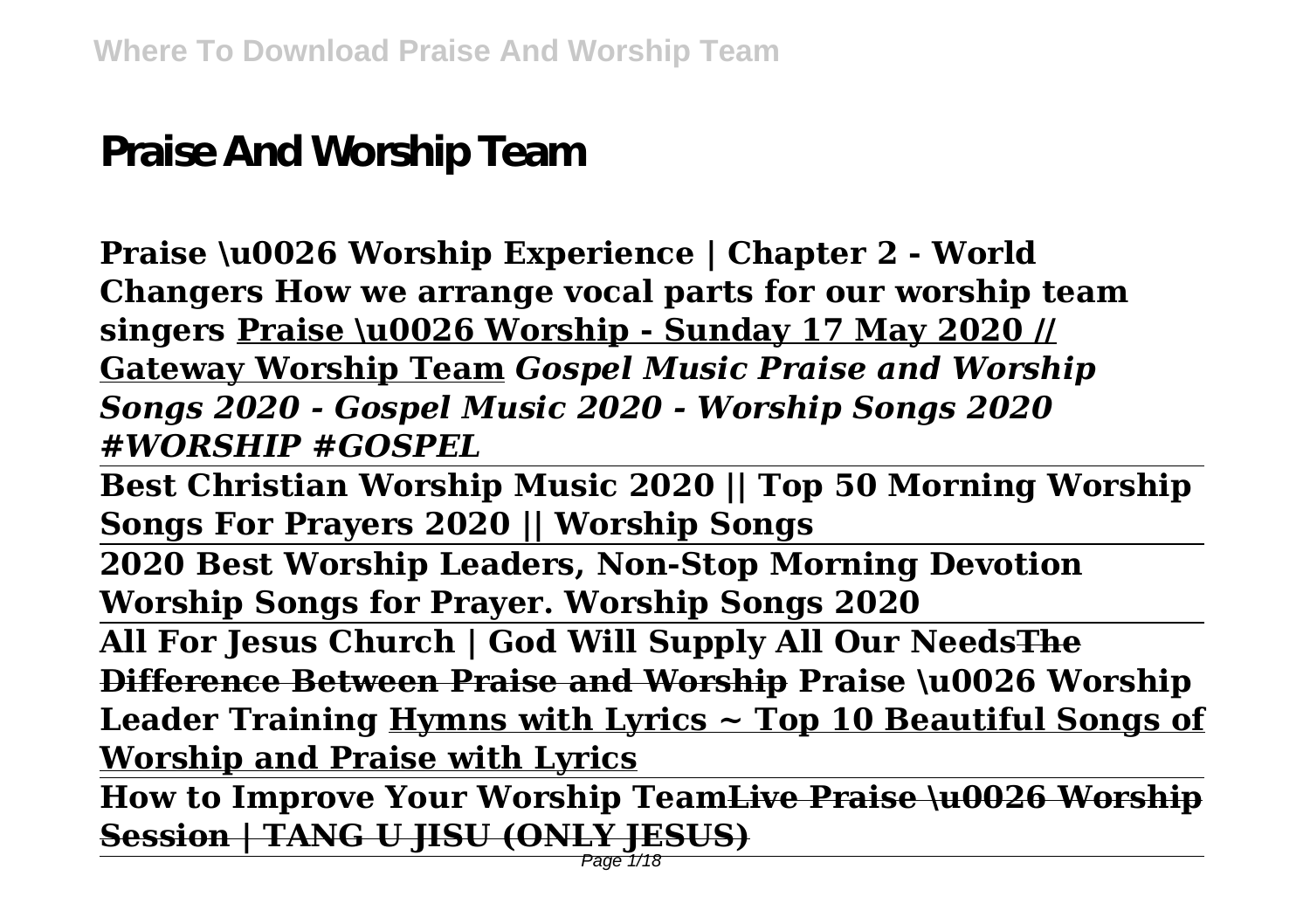## **Worship Team Training For Leaders \u0026 Teams***10hrs NonStop All Night Powerful Worship Songs With Bible Verses Good Dreams Tears Of Worship*

**Fountain Worship Team - High Praise Led by Rose, Uche, Sam, Temitope, Femi and ToneyJamaican Gospel | GWIF Praise and Worship Team Hymns, Praise \u0026 Worship Music 7 Hours Instrumental for Prayer \u0026 Meditation by Lifebreakthrough Music Bamidele Alawode - Praise and Worship Medley [LIVE] Hillsong Worship Best Praise Songs - Best Christian Easter Worship Songs - Easter Worship PCEA Ruiru Town Praise \u0026 Worship Team Praise And Worship Team The team of musicians and singers practices the songs throughout the week in preparation for the weekly worship service. Praise and worship teams differ from choirs in that they tend to sing more contemporary, upbeat worship songs rather than traditional hymns. The praise and worship team is also responsible for setting the mood and engaging the congregation during the worship service. You might see a praise team leading people to clap their hands.** Page 2/18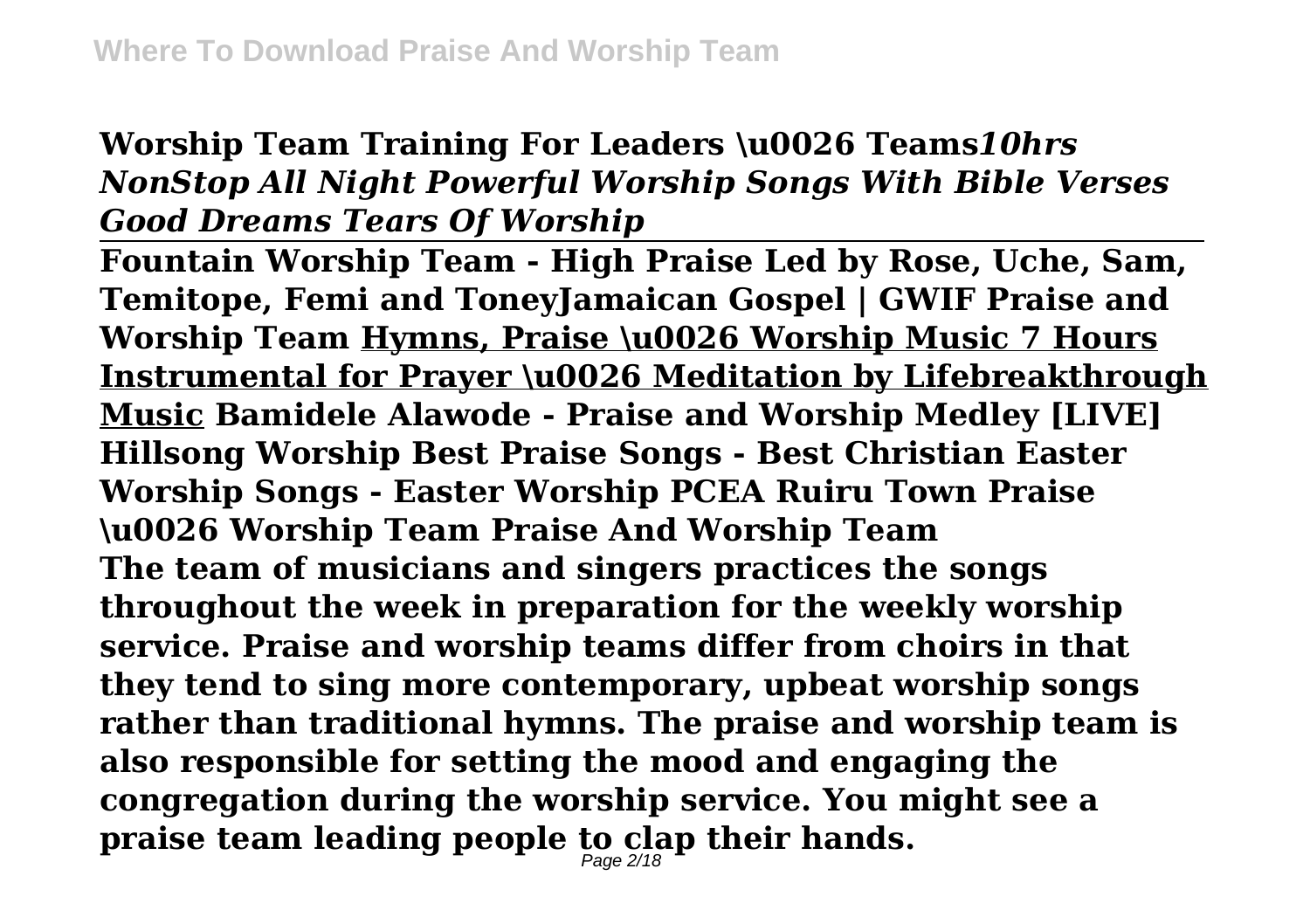**Responsibilities of Praise & Worship Teams | Synonym WORSHIP TEAM GUIDELINES FOR MINISTRY Participants must have a personal relationship with Jesus Christ that is consistent and growing through prayer, Bible reading and church fellowship. Participants must be committed attendees and givers at our church, including regular attendance at Sunday Services.**

**Worship Team Guidelines That Will Create A Strong Team What a praise team is for Singing along with a choir, the vocal praise team exists primarily for one reason - to give musical definition to the vocal parts, which can tend to be "fuzzy" by the time the sound of the choir reaches the congregation due to the presence of a loud band. The choir is not close-miked, whereas the praise team is.**

**God's Team: How to Keep Praise Teams True to Their Purpose**

**...**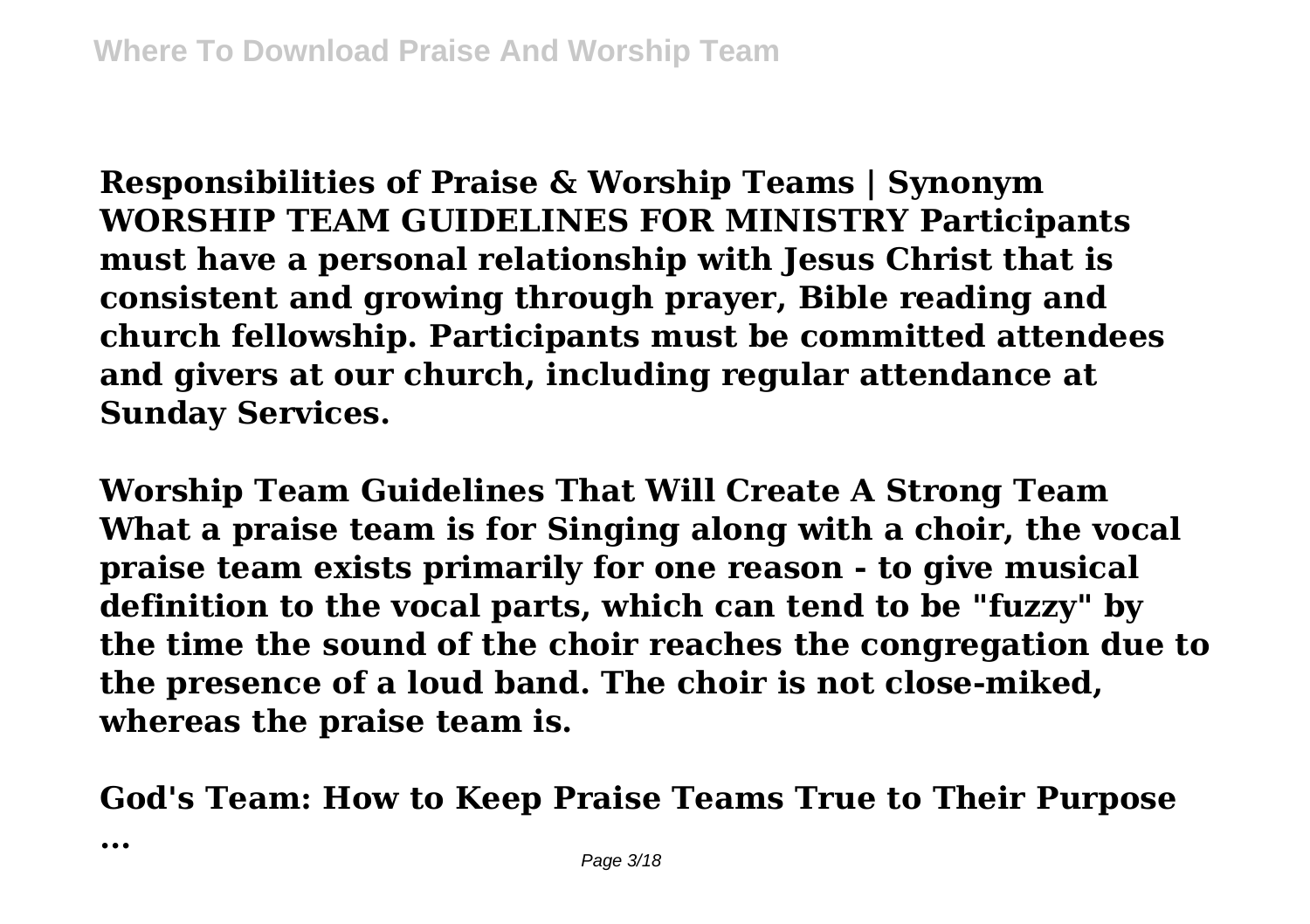**GUIDELINES FOR PRAISE AND WORSHIP TEAMS 1. As the group prepares to worship and lead the congregation in singing, have a moment of prayer as a team before going to the front. 2. In preparation, check volume and mix sounds for microphones and musical instruments BEFORE the service starts. 3.**

**GUIDELINES FOR PRAISE AND WORSHIP TEAMS - NLCBC 1. Model worship. Real worship is contagious. As you follow after God and really worship Him, you are teaching your worship team to worship. Your actions speak much louder than your words. When people realize that you are passionate about God and passionate about worshipping Him, it will motivate them to seek that passion for their own lives.**

**Ten Ways to Improve Your Worship Team | PraiseCharts One of a praise and worship leader's roles is to lead the worship team in showing an attitude of respect and reverence for what they do, the congregation and a deep desire to draw others to** Page 4/18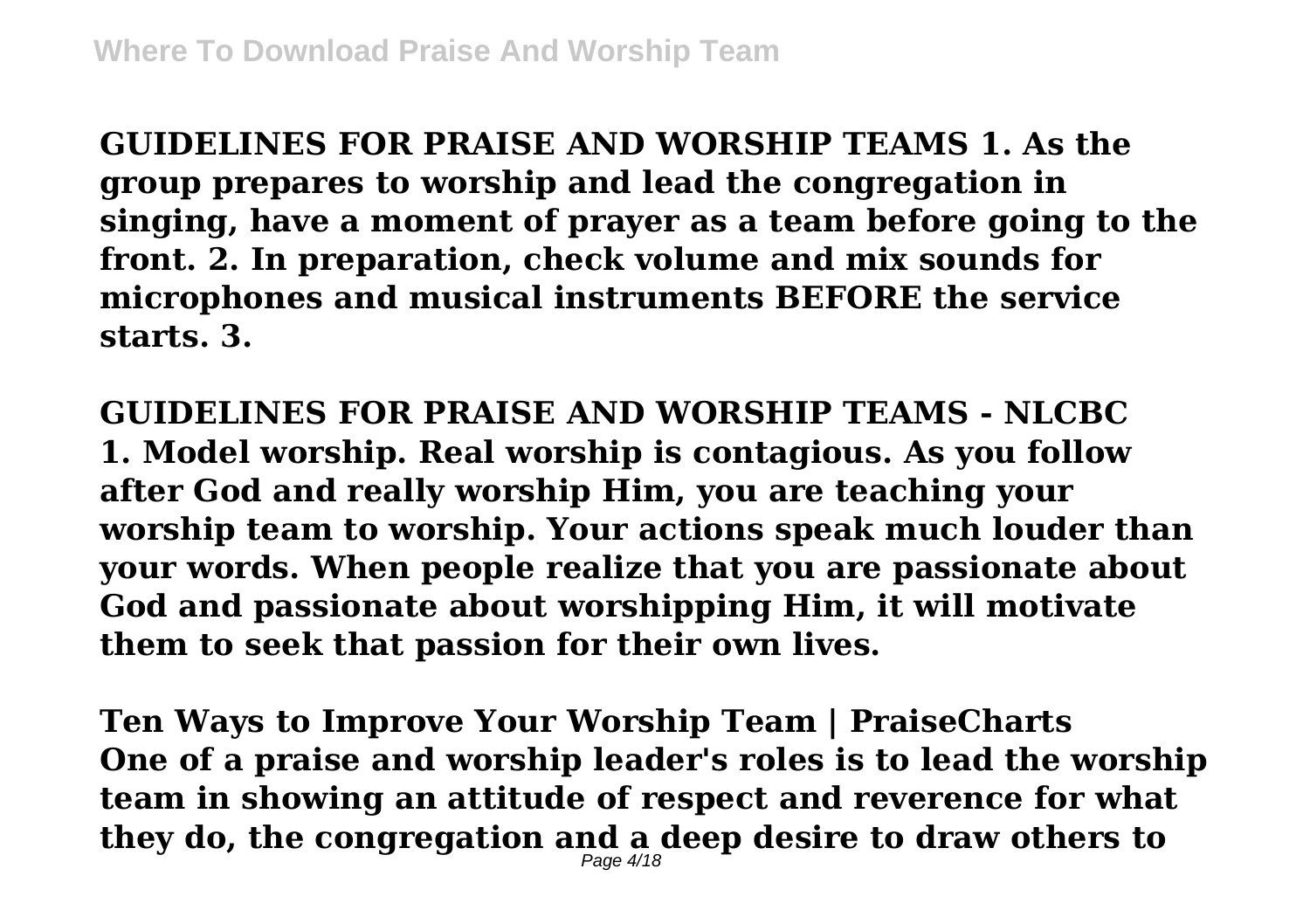**know the Lord. The worship team reflects the attitudes of the leader.**

**The Roles of a Praise & Worship Leader | Synonym Enjoy praise and worship led by Temitope Oluwadare on Day 1 of Worship His Majesty 2018 Conference. Join our community!! Follow us on... Facebook: @fountainw...**

**Fountain Worship Team - Praise & Worship Led By Temitope ... When team members show love and respect for each other, rehearsals, worship and life in general is much better. Being a leader can be tough. When you respect and are patient with your leader, God sees and rewards that attitude and heart. 5.**

**The 10 Commandments of Great Worship Team Members REV KATHY KIUNA (CONTACTS)Email pastorkathy@doz.co.keFacebook -https://www.facebook.com/KathyKiunaTwitter https://twitter.com/RevKathyKiunaInstagram - ht...** Page 5/18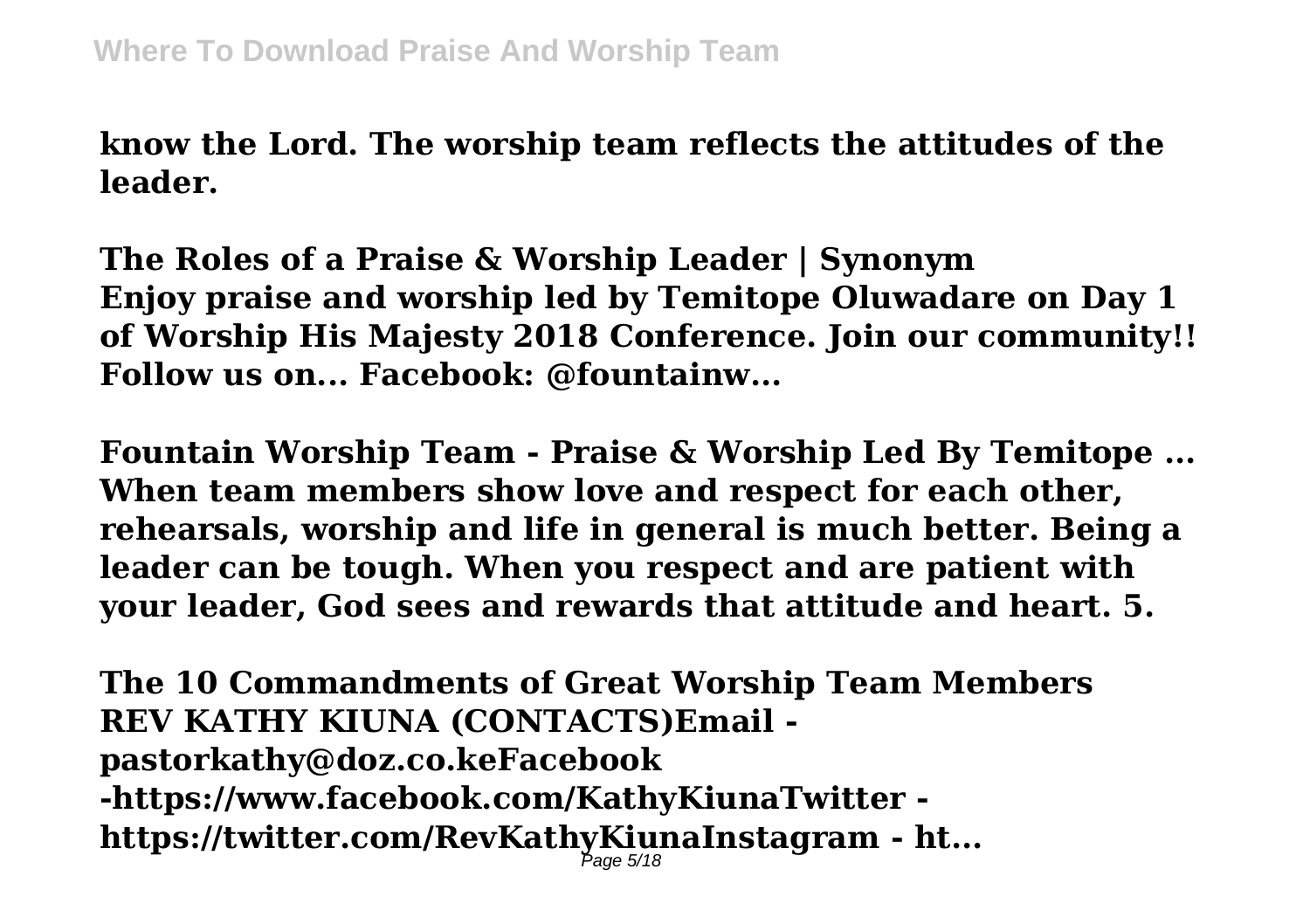**JCC Worship Team - Worship With Donnie Concert - YouTube Team-building is extremely important in praise and worship. As leaders, we need to value the opinion of every person on the team. Members of the worship team need to know that their opinion means something to the leader. The Bible says that where there are many advisors, victory is sure (see Proverbs 11:14).**

**Do's and Don'ts of Praise and Worship by Philip Renner WorshipTeam.com is the new, dynamic online service that allows your worship ministry to do everything you want in a single environment and save 3-5 hours a week in the process! More than a glorified 'outlook' program, WorshipTeam.com is THE solution for music and ministry teams, making your administrative functions quick and easy, so that ...**

**WorshipTeam.com** Worship quote-52: Worship team "What is a worship team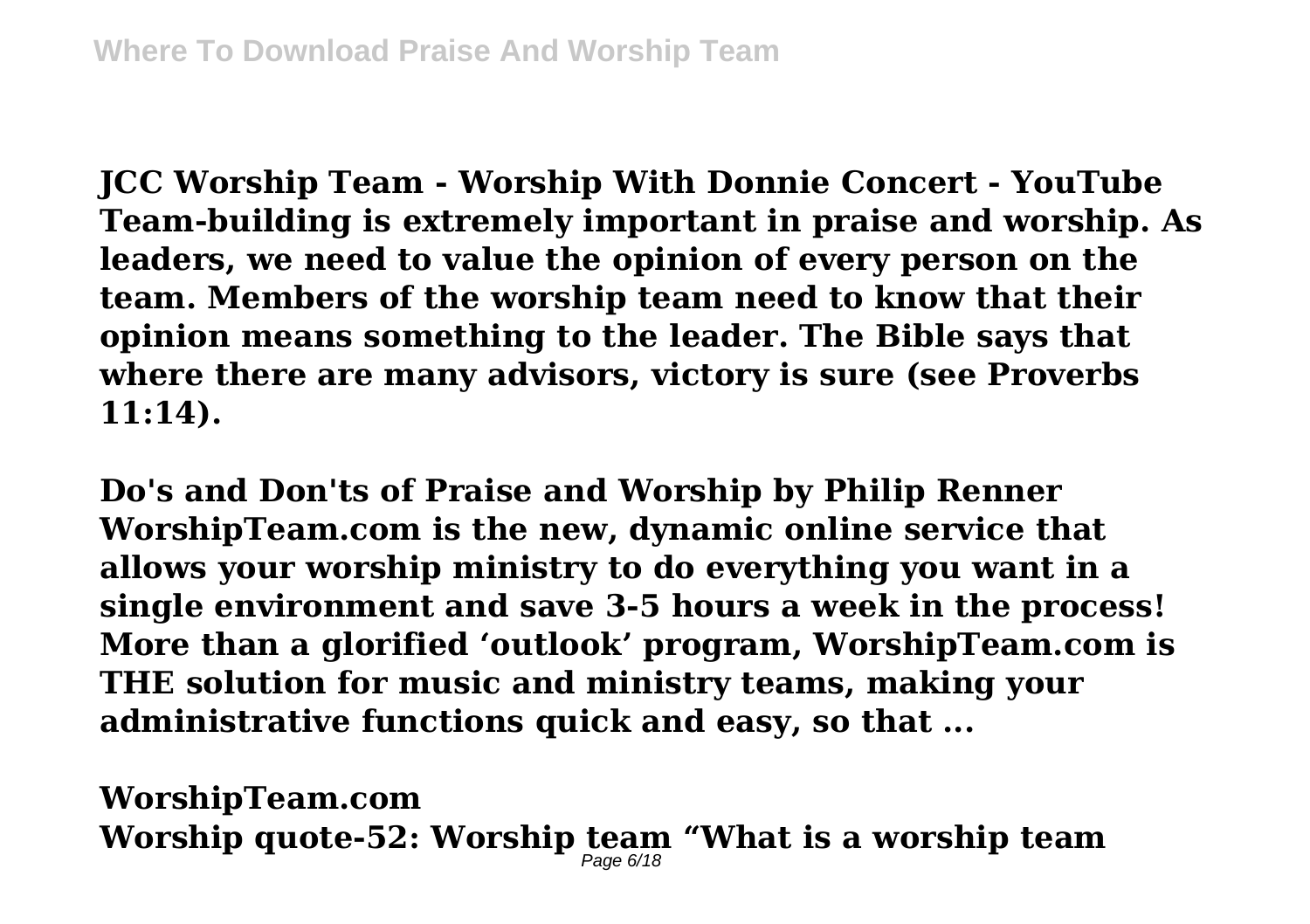**besides a musical group? Lots of things. It's a group of friends who mutually serve one another. It's a team of servants whose goal is to bless and encourage the entire church. It's a spiritual taskforce that has the job of bringing the people before their Father and Creator in worship."**

**111 Praise and Worship Quotes to Inspire & Bless You ... Basically, the tip here is that when we lead in worship and plan worship in a team, perhaps the quickest way to sabotage the work is to give vague vetoes and blame it on God. Example: Pastor Dave walks into the sanctuary where the ensemble is practicing their part in worship. Dave, after a long sigh, says, "Folks, I don't think God wants us ...**

**34 Tips for Creating Powerful Worship Experiences and ... Our Praise & Worship Team at Waterdam Church leads us in worship every Sunday as we together lift our voices to the Lord in praise. Purpose of Worship: We become like that which we worship and it is in the Worship of God that our focus is turned** Page 7718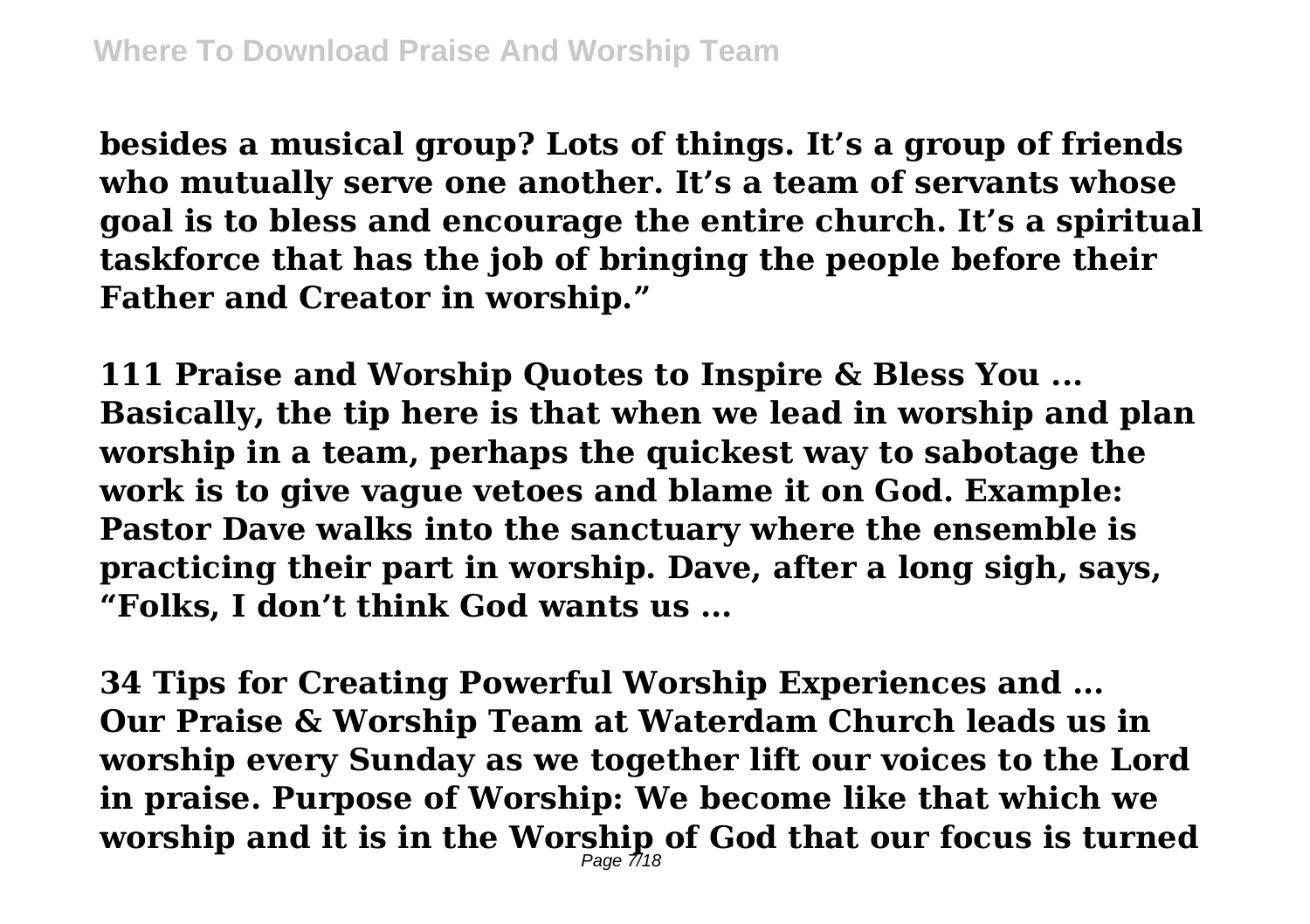**from the things of the world to the One who created the world. For this reason, worship on the first day of the week is the focal point at Waterdam Church and takes place on Sunday mornings. Worship (Psalm 100:1-5, 1Cor. 10:31)**

**Praise and Worship Team – Waterdam Church Praise and Worship Prayers When leading worship during a church service or meeting, it can often be helpful to read an inspiring bible passage that reminds us of God's goodness and presence with us. This page features two famous prayers of David from the psalms (the opening words to psalm 63 and 103), as well as short prayers suitable for ...**

**6 Praise and Worship Prayer Examples**

**Role of the Worship Team: The role of the Worship Team, as a group of musically talented and spiritually called individuals, is to collectively use their gifts to practice, prepare, plan, participate, and pioneer the leading of Motion Church's attendants and guests in corporate worship – while providing a** Page 8/18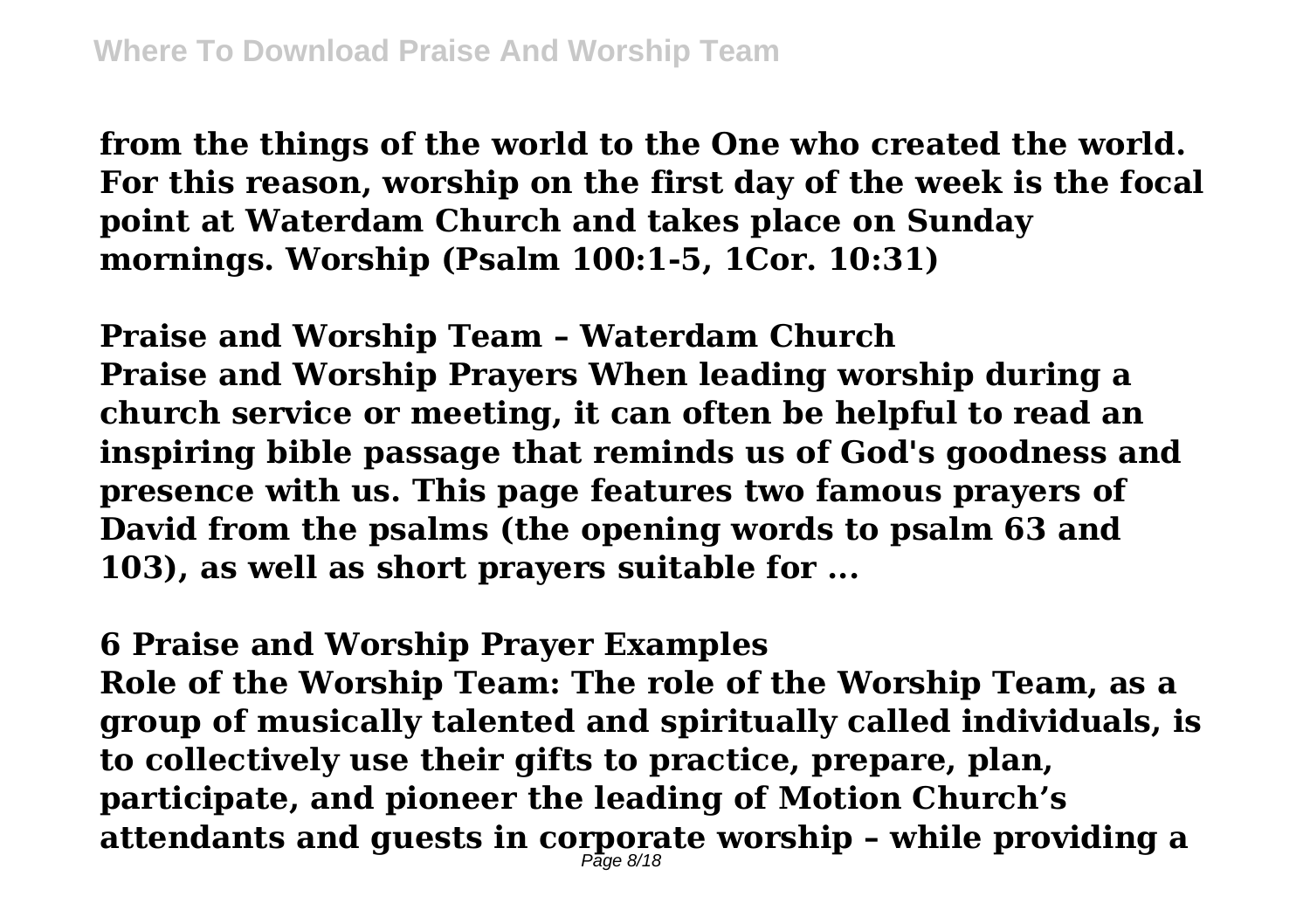**catalytic atmosphere where people can experience the presence of God.**

**Worship Team Role Member - MOTION CHURCH Worship Team: Membership on the Worship Team is a position of Christian Leadership. The primary function of the worship team is to lead the congregation in true worship under the guidance of the Holy Spirit.**

**Worship Vision Statement - Faith Family Church The vision for the COTLW Music Department is to maintain a musical program of excellence. We desire to have a praise/worship team(s), including singers and musicians, choirs for special performances, dramas, and live recordings of praise/worship. Special programs for younger children will also be available at times. GUIDELINES AND REQUIREMENTS:**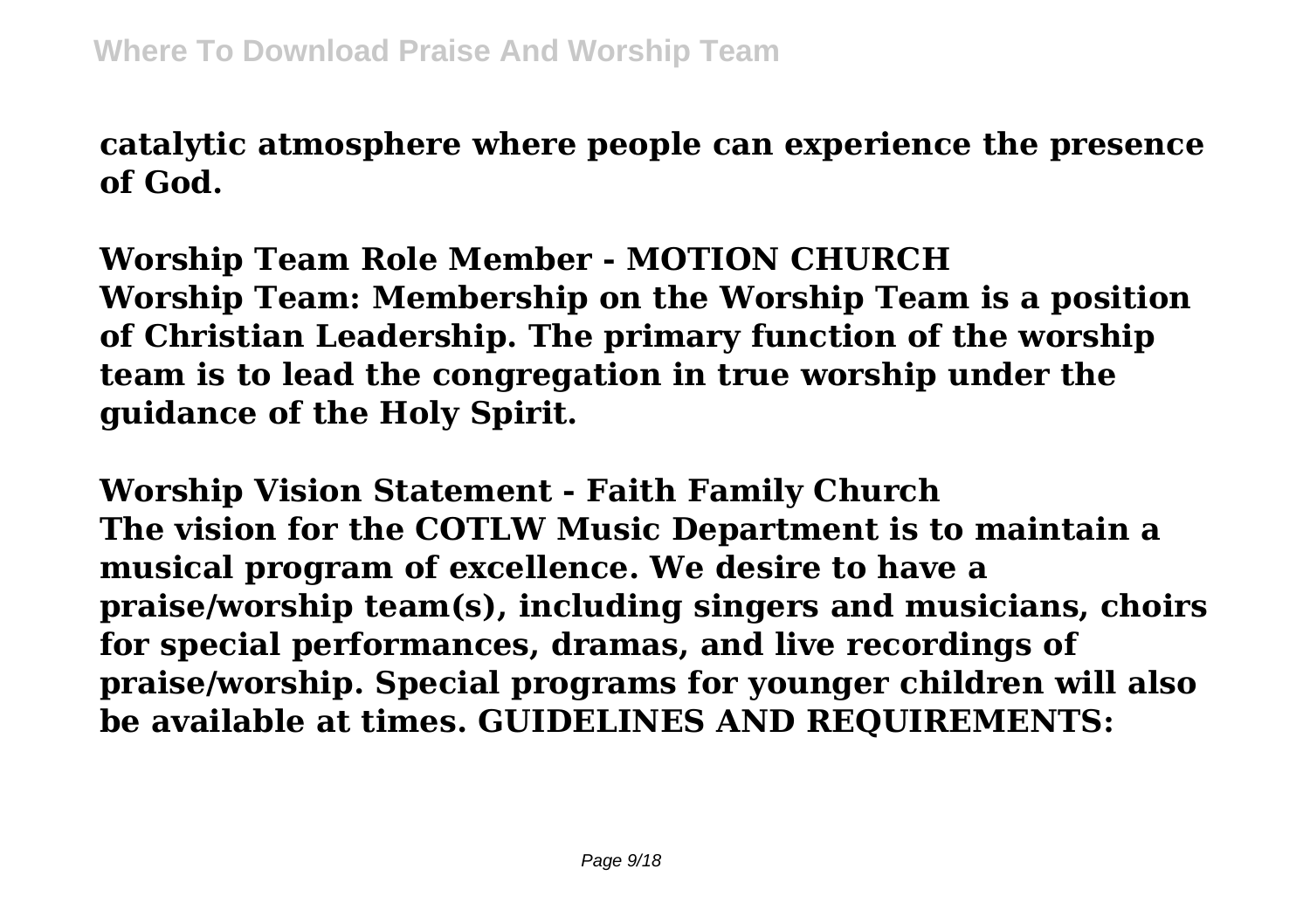**Praise \u0026 Worship Experience | Chapter 2 - World Changers How we arrange vocal parts for our worship team singers Praise \u0026 Worship - Sunday 17 May 2020 // Gateway Worship Team** *Gospel Music Praise and Worship Songs 2020 - Gospel Music 2020 - Worship Songs 2020 #WORSHIP #GOSPEL*

**Best Christian Worship Music 2020 || Top 50 Morning Worship Songs For Prayers 2020 || Worship Songs**

**2020 Best Worship Leaders, Non-Stop Morning Devotion Worship Songs for Prayer. Worship Songs 2020**

**All For Jesus Church | God Will Supply All Our NeedsThe Difference Between Praise and Worship Praise \u0026 Worship Leader Training Hymns with Lyrics ~ Top 10 Beautiful Songs of Worship and Praise with Lyrics**

**How to Improve Your Worship TeamLive Praise \u0026 Worship Session | TANG U JISU (ONLY JESUS)**

**Worship Team Training For Leaders \u0026 Teams***10hrs NonStop All Night Powerful Worship Songs With Bible Verses*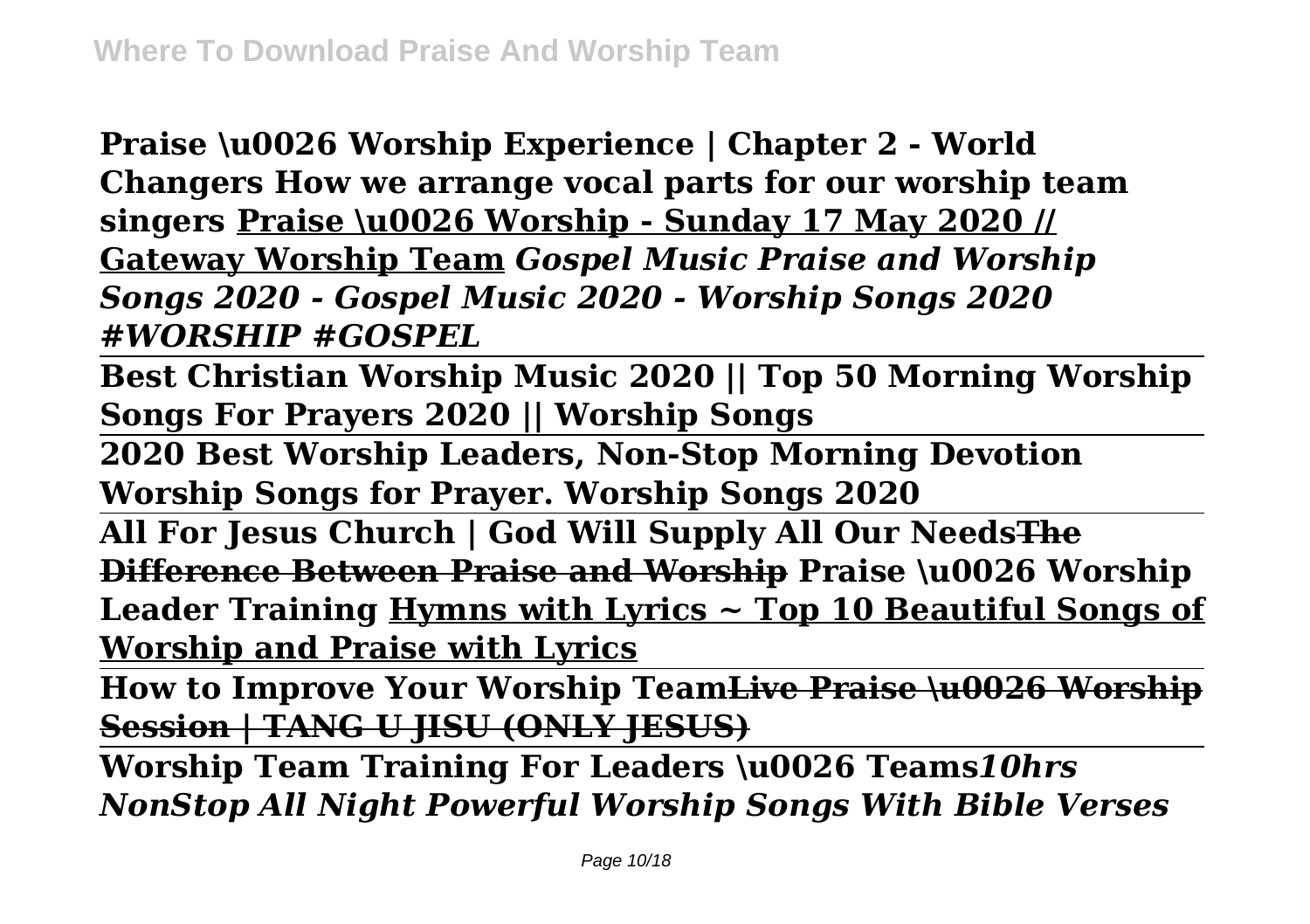## *Good Dreams Tears Of Worship*

**Fountain Worship Team - High Praise Led by Rose, Uche, Sam, Temitope, Femi and ToneyJamaican Gospel | GWIF Praise and Worship Team Hymns, Praise \u0026 Worship Music 7 Hours Instrumental for Prayer \u0026 Meditation by Lifebreakthrough Music Bamidele Alawode - Praise and Worship Medley [LIVE] Hillsong Worship Best Praise Songs - Best Christian Easter Worship Songs - Easter Worship PCEA Ruiru Town Praise \u0026 Worship Team Praise And Worship Team The team of musicians and singers practices the songs throughout the week in preparation for the weekly worship service. Praise and worship teams differ from choirs in that they tend to sing more contemporary, upbeat worship songs rather than traditional hymns. The praise and worship team is also responsible for setting the mood and engaging the congregation during the worship service. You might see a praise team leading people to clap their hands.**

**Responsibilities of Praise & Worship Teams | Synonym**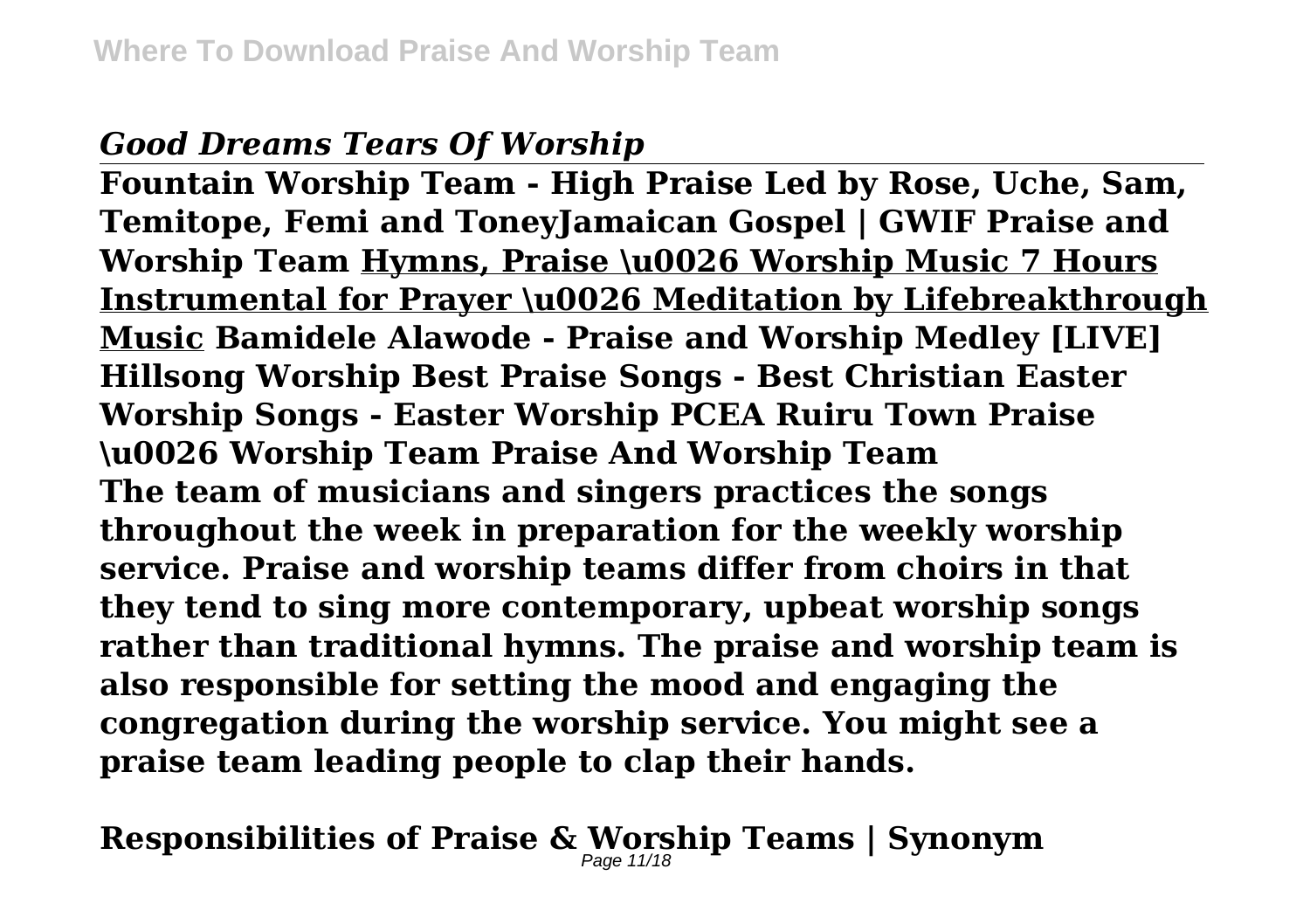**WORSHIP TEAM GUIDELINES FOR MINISTRY Participants must have a personal relationship with Jesus Christ that is consistent and growing through prayer, Bible reading and church fellowship. Participants must be committed attendees and givers at our church, including regular attendance at Sunday Services.**

**Worship Team Guidelines That Will Create A Strong Team What a praise team is for Singing along with a choir, the vocal praise team exists primarily for one reason - to give musical definition to the vocal parts, which can tend to be "fuzzy" by the time the sound of the choir reaches the congregation due to the presence of a loud band. The choir is not close-miked, whereas the praise team is.**

**God's Team: How to Keep Praise Teams True to Their Purpose ... GUIDELINES FOR PRAISE AND WORSHIP TEAMS 1. As the group prepares to worship and lead the congregation in** Page 12/18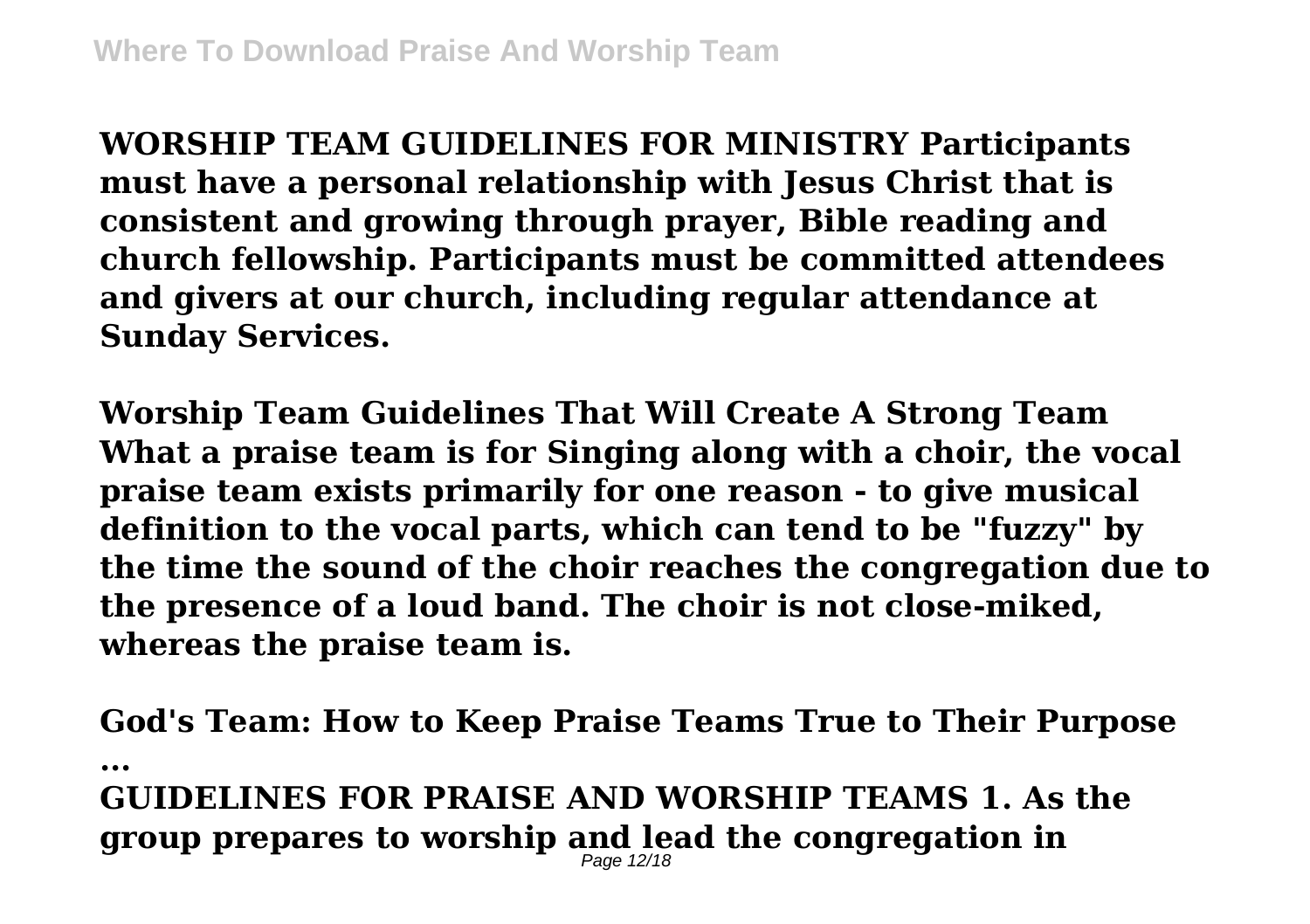**singing, have a moment of prayer as a team before going to the front. 2. In preparation, check volume and mix sounds for microphones and musical instruments BEFORE the service starts. 3.**

**GUIDELINES FOR PRAISE AND WORSHIP TEAMS - NLCBC 1. Model worship. Real worship is contagious. As you follow after God and really worship Him, you are teaching your worship team to worship. Your actions speak much louder than your words. When people realize that you are passionate about God and passionate about worshipping Him, it will motivate them to seek that passion for their own lives.**

**Ten Ways to Improve Your Worship Team | PraiseCharts One of a praise and worship leader's roles is to lead the worship team in showing an attitude of respect and reverence for what they do, the congregation and a deep desire to draw others to know the Lord. The worship team reflects the attitudes of the leader.**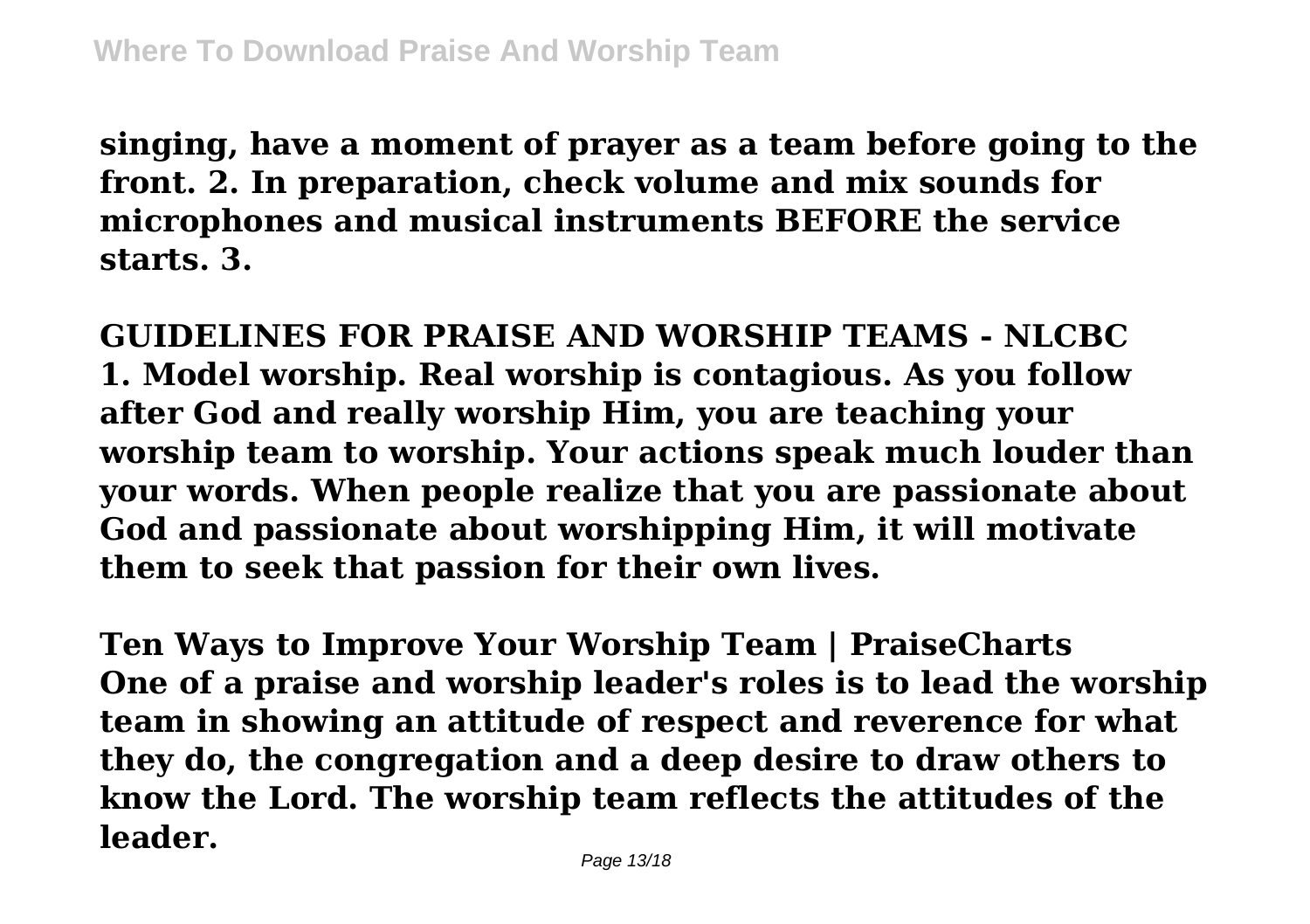**The Roles of a Praise & Worship Leader | Synonym Enjoy praise and worship led by Temitope Oluwadare on Day 1 of Worship His Majesty 2018 Conference. Join our community!! Follow us on... Facebook: @fountainw...**

**Fountain Worship Team - Praise & Worship Led By Temitope ... When team members show love and respect for each other, rehearsals, worship and life in general is much better. Being a leader can be tough. When you respect and are patient with your leader, God sees and rewards that attitude and heart. 5.**

**The 10 Commandments of Great Worship Team Members REV KATHY KIUNA (CONTACTS)Email pastorkathy@doz.co.keFacebook -https://www.facebook.com/KathyKiunaTwitter https://twitter.com/RevKathyKiunaInstagram - ht...**

**JCC Worship Team - Worship With Donnie Concert - YouTube** Page 14/18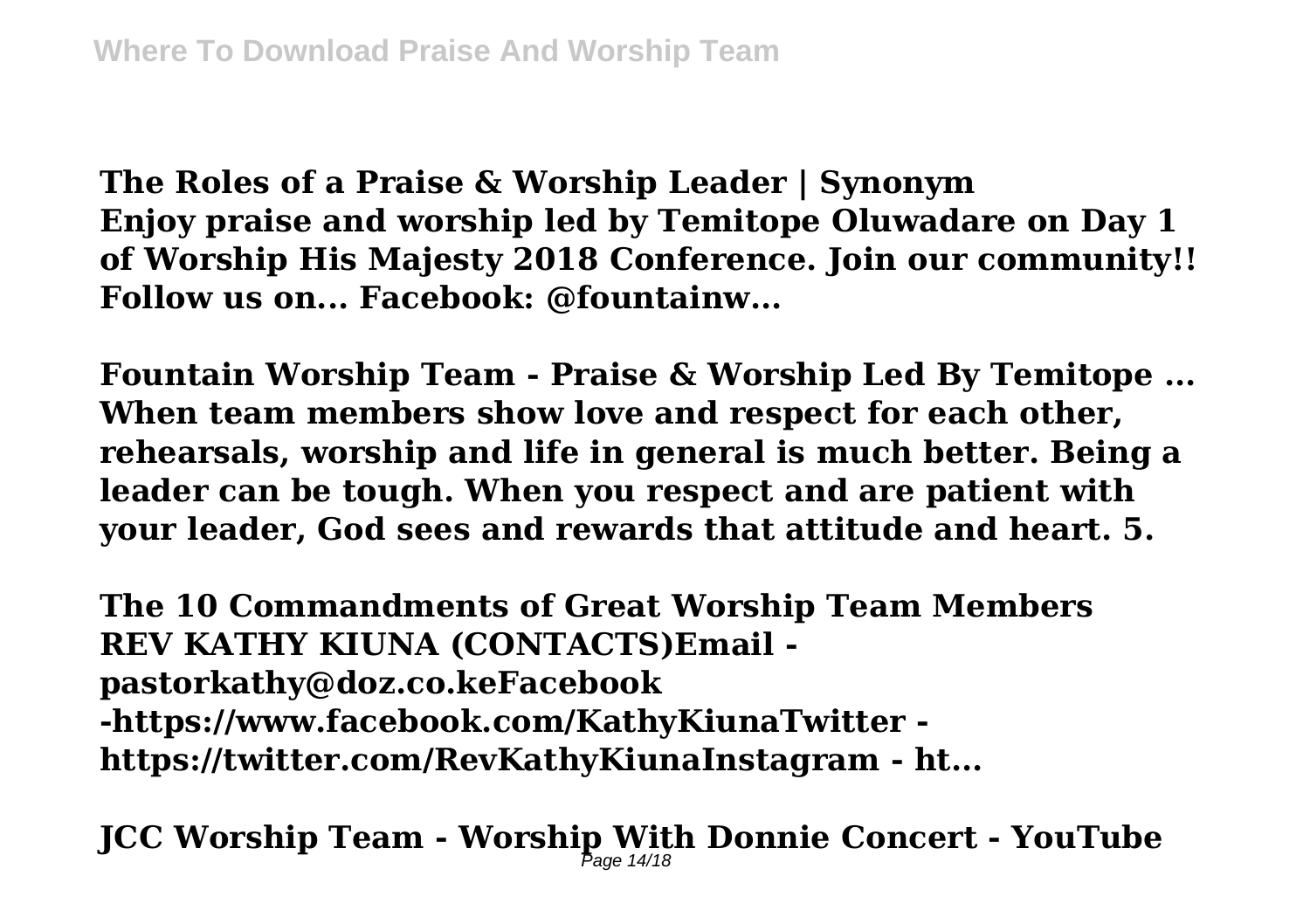**Team-building is extremely important in praise and worship. As leaders, we need to value the opinion of every person on the team. Members of the worship team need to know that their opinion means something to the leader. The Bible says that where there are many advisors, victory is sure (see Proverbs 11:14).**

**Do's and Don'ts of Praise and Worship by Philip Renner WorshipTeam.com is the new, dynamic online service that allows your worship ministry to do everything you want in a single environment and save 3-5 hours a week in the process! More than a glorified 'outlook' program, WorshipTeam.com is THE solution for music and ministry teams, making your administrative functions quick and easy, so that ...**

## **WorshipTeam.com**

**Worship quote-52: Worship team "What is a worship team besides a musical group? Lots of things. It's a group of friends who mutually serve one another. It's a team of servants whose**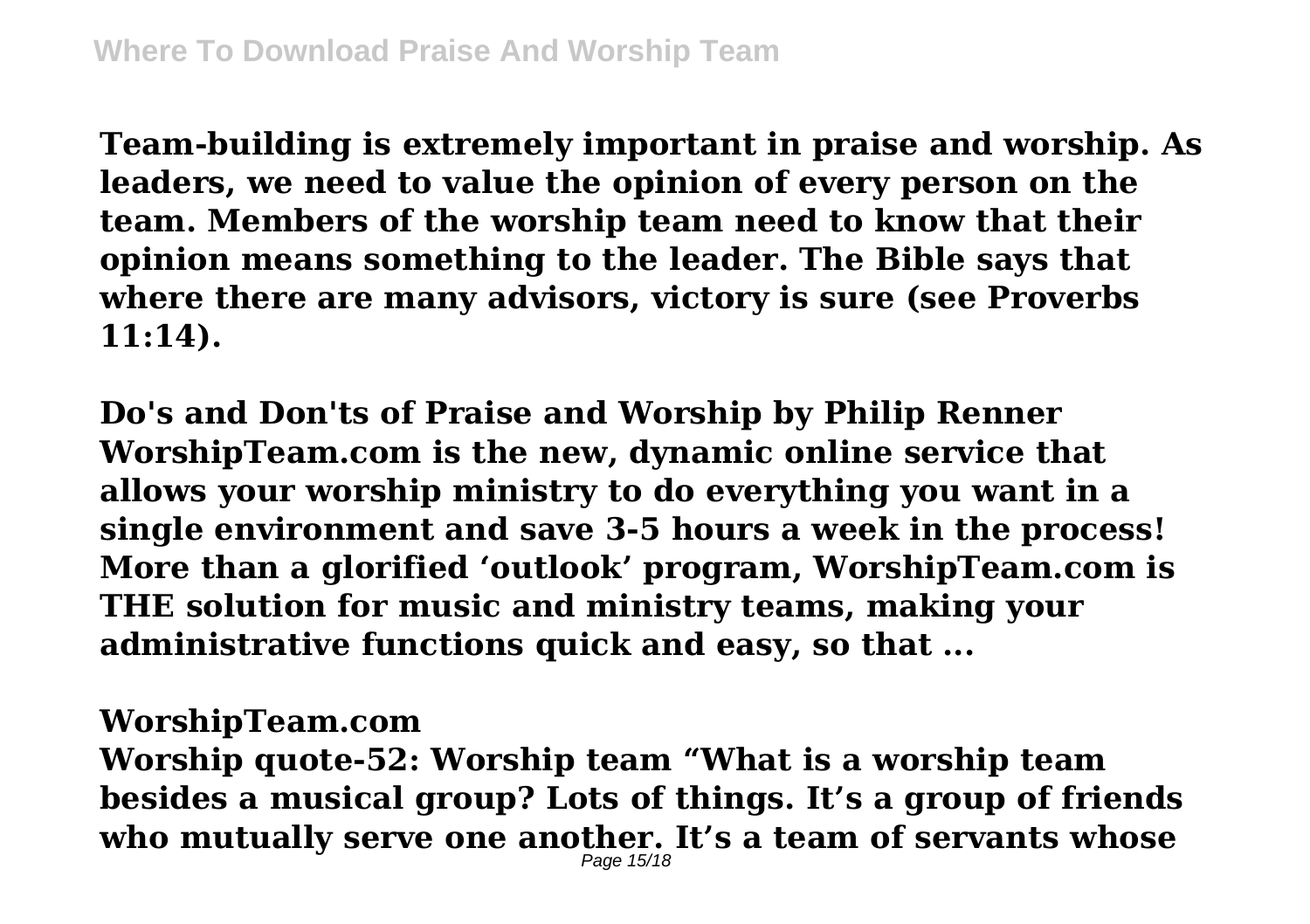**goal is to bless and encourage the entire church. It's a spiritual taskforce that has the job of bringing the people before their Father and Creator in worship."**

**111 Praise and Worship Quotes to Inspire & Bless You ... Basically, the tip here is that when we lead in worship and plan worship in a team, perhaps the quickest way to sabotage the work is to give vague vetoes and blame it on God. Example: Pastor Dave walks into the sanctuary where the ensemble is practicing their part in worship. Dave, after a long sigh, says, "Folks, I don't think God wants us ...**

**34 Tips for Creating Powerful Worship Experiences and ... Our Praise & Worship Team at Waterdam Church leads us in worship every Sunday as we together lift our voices to the Lord in praise. Purpose of Worship: We become like that which we worship and it is in the Worship of God that our focus is turned from the things of the world to the One who created the world. For this reason, worship on the first day of the week is the focal** Page 16/18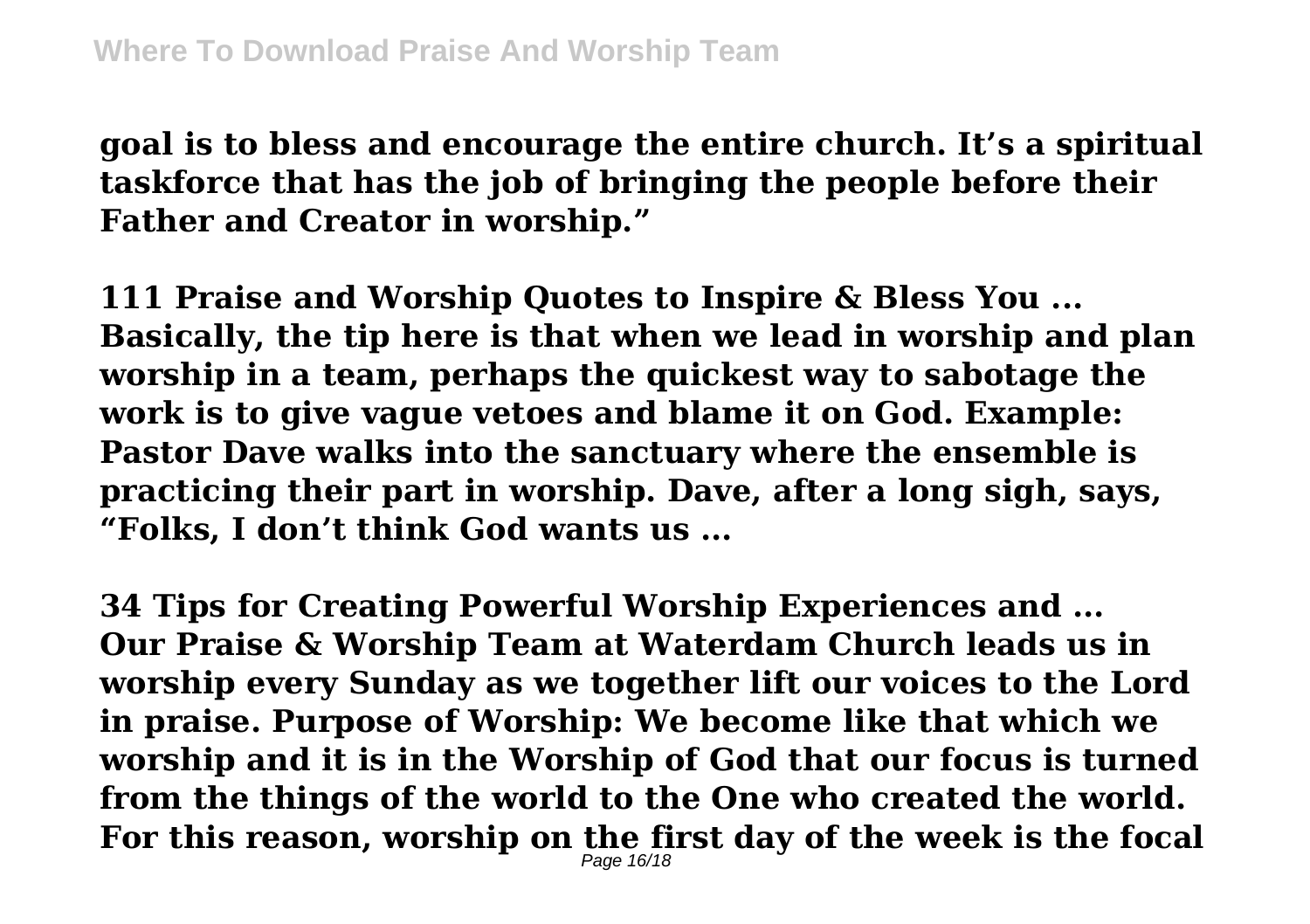**point at Waterdam Church and takes place on Sunday mornings. Worship (Psalm 100:1-5, 1Cor. 10:31)**

**Praise and Worship Team – Waterdam Church Praise and Worship Prayers When leading worship during a church service or meeting, it can often be helpful to read an inspiring bible passage that reminds us of God's goodness and presence with us. This page features two famous prayers of David from the psalms (the opening words to psalm 63 and 103), as well as short prayers suitable for ...**

**6 Praise and Worship Prayer Examples**

**Role of the Worship Team: The role of the Worship Team, as a group of musically talented and spiritually called individuals, is to collectively use their gifts to practice, prepare, plan, participate, and pioneer the leading of Motion Church's attendants and guests in corporate worship – while providing a catalytic atmosphere where people can experience the presence of God.**